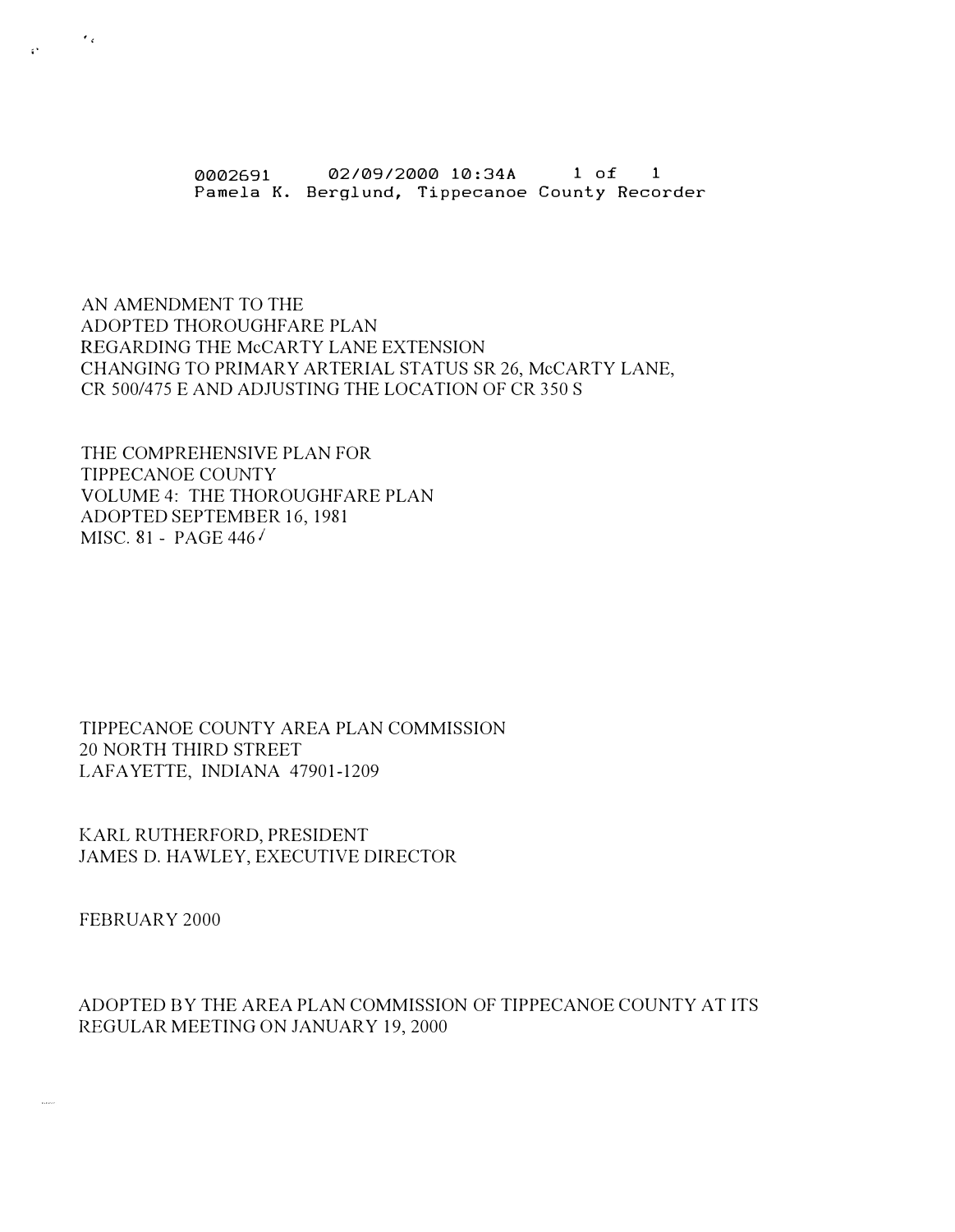## **CERTIFICATE**

I, James Hawley, Executive Director of the Area Plan Commission of Tippecanoe County, on this 9'h day of Februaty, 2000 do hereby certify to the Tippecanoe County Recorder that: That the Comprehensive Plan for Tippecanoe County and its various elements were previously adopted and recorded pursuant to statute in the Office of the Tippecanoe County Recorder as Record No. Misc. 81 page 434, on October 23, 1981; and,

Pursuant to IC 36-7-4-508(b) the Area Plan Commission has approved an amendment to the Comprehensive Plan for one of its member governments: Tippecanoe County, Indiana, at a public hearing held January 19, 2000; and ,

All hearings and meeting notices required by IC 36-7-4-507 to amend the Comprehensive Plan were held and complied with; and,

The amendment is known as "an amendment to add the McCarty Lane Extension to the Adopted Thoroughfare Plan. Changing the status of SR 26 E, CR 500/475 E, and McCarty Lane to Primary Arterials and adjusting the location of CR 350 S" and is attached to this certificate; and,

Pursuant to IC 36-7 -4-508(b) I did certify this amendment to the Board of Commissioners of Tippecanoe County, Indiana; and,

The attached signed Resolution 2000-07 -CM verifies the adoption of this amendment to the Thoroughfare Plan, a part of the Comprehensive Plan, by the legislative body: Tippecanoe County, pursuant to IC 36-7- 4-509(a); and,

Pursuant to IC 36-7-4-509(b) I do hereby present these documents to Tippecanoe County Recorder to be kept on file in the office of the County Recorder.

James D. Hawl

**Executive Director** Area Plan Commission of Tippecanoe County

 $\bigwedge_{\mathfrak{c}}\bigwedge_{\mathfrak{c}}$ Attest<br>Glenda Robinette  $\frac{1}{2}$ .<br>7 Atte <sup>7</sup>enda Robinette

. .

 $\epsilon_{\rm{max}}$ 

This document prepared by the Area Plan Commission of Tippecanoe County, Indiana.

Jemes D. Hawley

\\TIPPECANOE\USERS\AP\Comp Plan Amend\McCarty Lane Extension.doc02/09/00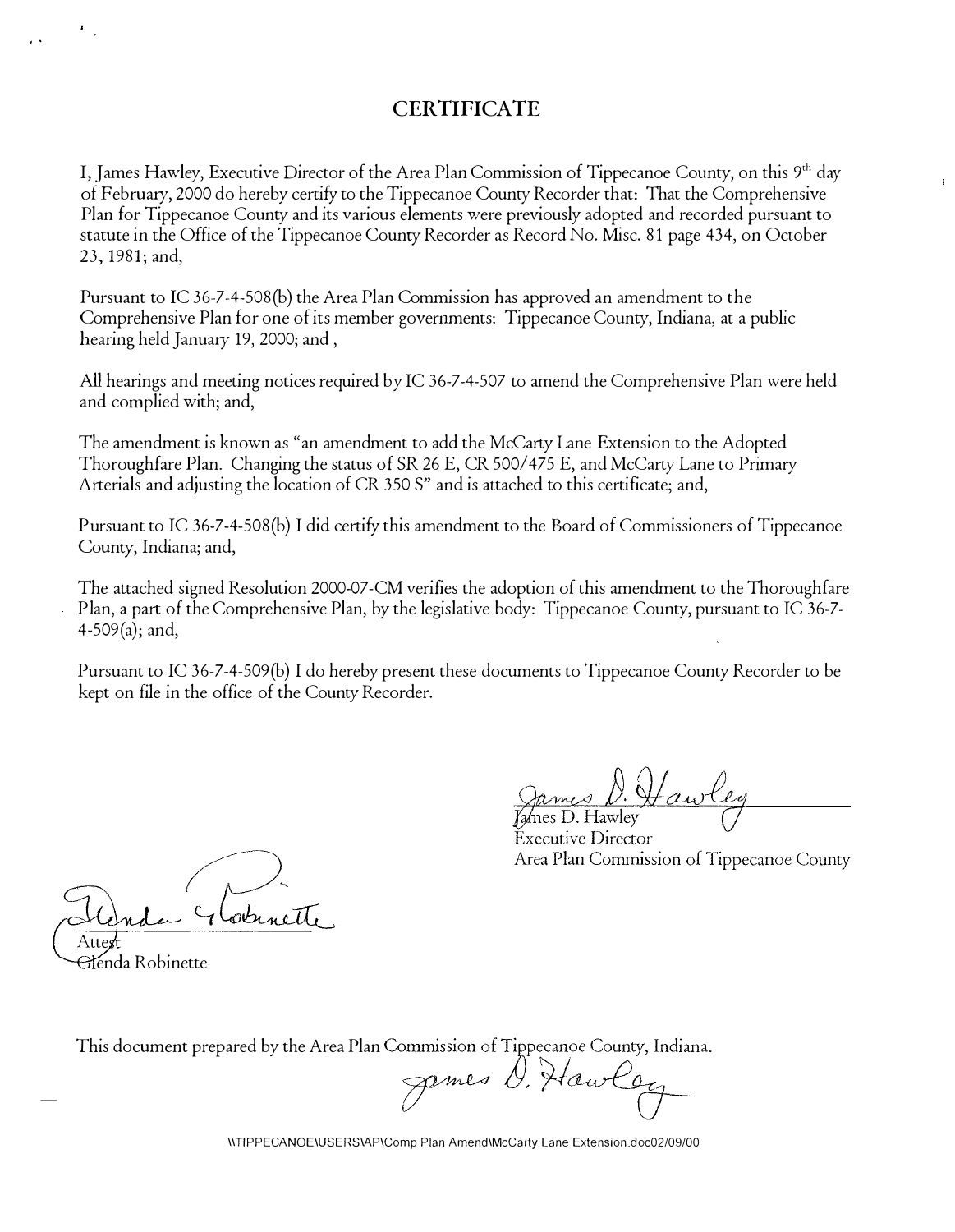#### RESOLUTION<sub>doo</sub>o-o 7 - CM

OF TIPPECANOE CO. FEB 0 9 2000<br>CM THE AREA PIAN CO

WHEREAS, the Tippecanoe County Board of Commissioners did hire the American Consulting Engineers, Inc. to study the necessity of and a location for the McCarty Lane Extension from CR 500 E to SR 26 E, and

WHEREAS, the study has been completed with a recommended route chosen, and

WHEREAS, The Board of County Commissioners has requested by Resolution 99-26-cm, that the Area Plan Commission study and recommend an amendment to the Thoroughfare Plan, and

WHEREAS, the recommended route is supported by the Greater Lafayette Area Transportation and Development Study's 2015 Transportation Plan, and

WHEREAS, the McCarty Lane Extension will be shown as a Rural Primary Arterial, and

WHEREAS, certain changes to the Primary Arterial classification for SR 26, McCarty Lane, CR 500/475 E, and adjusting the location of CR 350 S are necessary to update the plan, and

WHEREAS, the Area Plan Commission of Tippecanoe County derives authority to approve amendments to the adopted Comprehensive Plan from Indiana Code Section 36-7-4-511; and

WHEREAS, the Area Plan Commission of Tippecanoe County did hold a public hearing following the proper publication of meeting notices under Indiana Code Section 36-7-4-507, to inform and hear discussion on this amendment to the adopted Thoroughfare Plan; and

WHEREAS, the Area Plan Commission of Tippecanoe County after due consideration unanimously adopted this amendment to the Thoroughfare Plan as described and shown in .the attached staff report and maps, finding it to be in accord with its own goals, thus recommending the amendment to the BOARD OF COMMISSIONERS OF THE COUNTY OF TIPPECANOE.

NOW THEREFORE BE IT RESOLVED BY THE BOARD OF COMMISSIONERS OF THE COUNTY OF TIPPECANOE, STATE OF INDIANA, THAT:

The amendment to the adopted Thoroughfare Plan, Volume 4 of the Comprehensive Plan for Tippecanoe County, Indiana, is hereby adopted as described and shown in the attached report and maps.

This Resolution shall be in full force and effect from and after its passage.

TIPPECANOE, STATE OF INDIANA, this <u>7th\_</u> day of \_*\_\_\_ february*\_\_\_, 2000. ADOPTED AND PASSED BY THE BOARD OF COMMISSIONERS OF THE COUNTY OF

> **BOARD OF COMMISSIONERS** THE COUNTY OF TIPPECANOE

John Knockedel BY:

Viee-Pres Ruth Shedd atlan Des Kathleen Hudson, Member

Unlet Wanter ATTEST: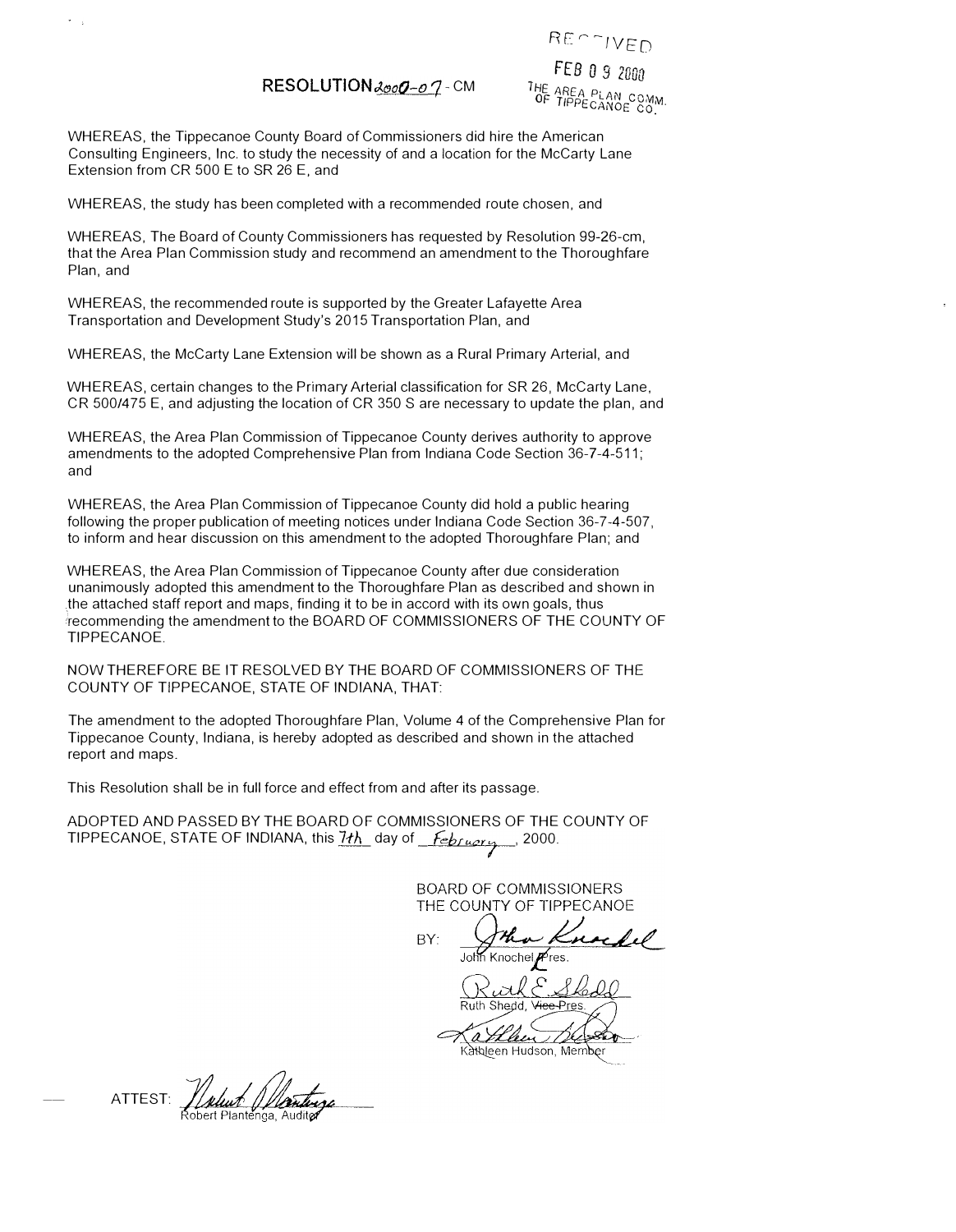## MEMORANDUM

 $\epsilon$  '

| TO:             | <b>Area Plan Commission</b>                      |  |  |
|-----------------|--------------------------------------------------|--|--|
| <b>FROM:</b>    | <b>Area Plan Commission Staff</b>                |  |  |
| <b>SUBJECT:</b> | <b>McCarty Lane Extension: Amendment to the</b>  |  |  |
|                 | Thoroughfare Plan, Volume 4 of the Comprehensive |  |  |
|                 | <b>Plan for Tippecanoe County</b>                |  |  |
| DATE:           | <b>January 14, 2000</b>                          |  |  |
|                 |                                                  |  |  |

In September of 1999; the Tippecanoe County Board of Commissioners, by resolution, requested the Area Plan Commission to study and make a recommendation concerning the addition of the McCarty Lane Extension to the Adopted Thoroughfare Plan.

"The Tippecanoe County Board of Commissioners as a member of the Administrative Committee of the Greater Lafayette Area Transportation and Development Study hereby requests the Area Plan Commission of Tippecanoe County to consider, hold hearings, and make recommendations to amend the Adopted Thoroughfare Plan, a part of the Comprehensive Plan for Tippecanoe County, to show a new road extension, McCarty Lane (County Road 100 South), from County Road 500 East eastward to connect with State Route 26 in the vicinity of County Road 675 East, as recommended in the adopted transportation plan for 2015."

Staff and the transportation advisory committees of the Plan Commission reviewed the documentation for this proposed arterial extension. Both the Technical Transportation Committee and the Administrative Committee unanimously recommended the approval of this addition to the Thoroughfare Plan.

The adopted 2015 Transportation Plan has already documented the need for the McCarty Lane Extension, and the county's consultant has determined its most appropriate alignment in their report to the Board of Commissioners.

In a further examination of the Thoroughfare Plan network and projected traffic volumes, it was found appropriate to also update other areas of the Thoroughfare Plan east of Lafayette.

Current traffic volumes, projections, and improvements to the arterial network necessitate other adjustments to the Plan in the vicinity. Those include changing to primary arterial status State Road 26 E to the McCarty Lane Extension;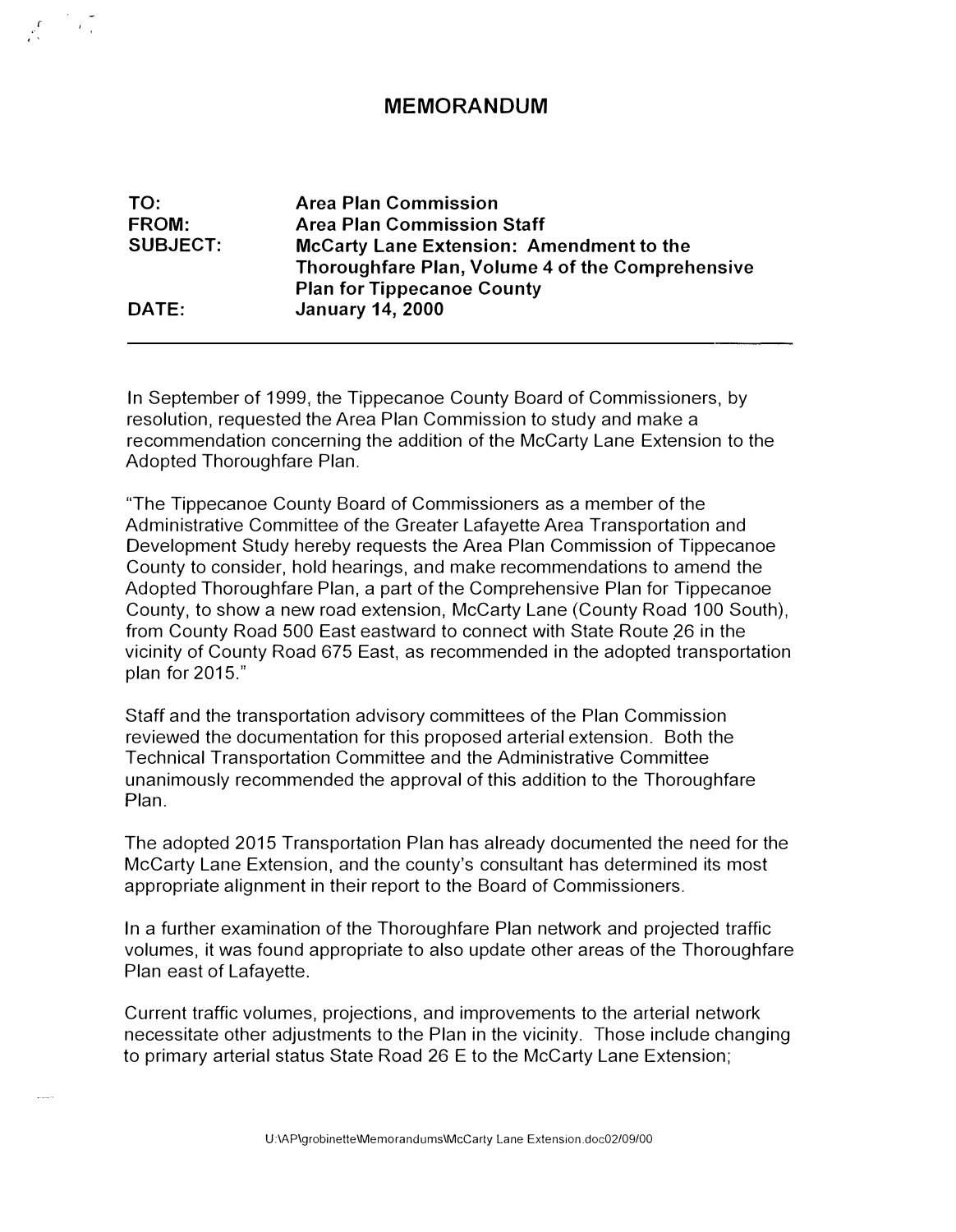McCarty Lane west of 500 E; CR 500/475 E; and adjusting the location of CR 350 S from SR 38 to US 52.

Proposed "Before" and "After" graphics are attached.

All of these adjustments have also been recommended by the Area Plan Commission transportation advisory committees.

**Staff Recommendation** 

Approval of the proposed Thoroughfare Plan Amendment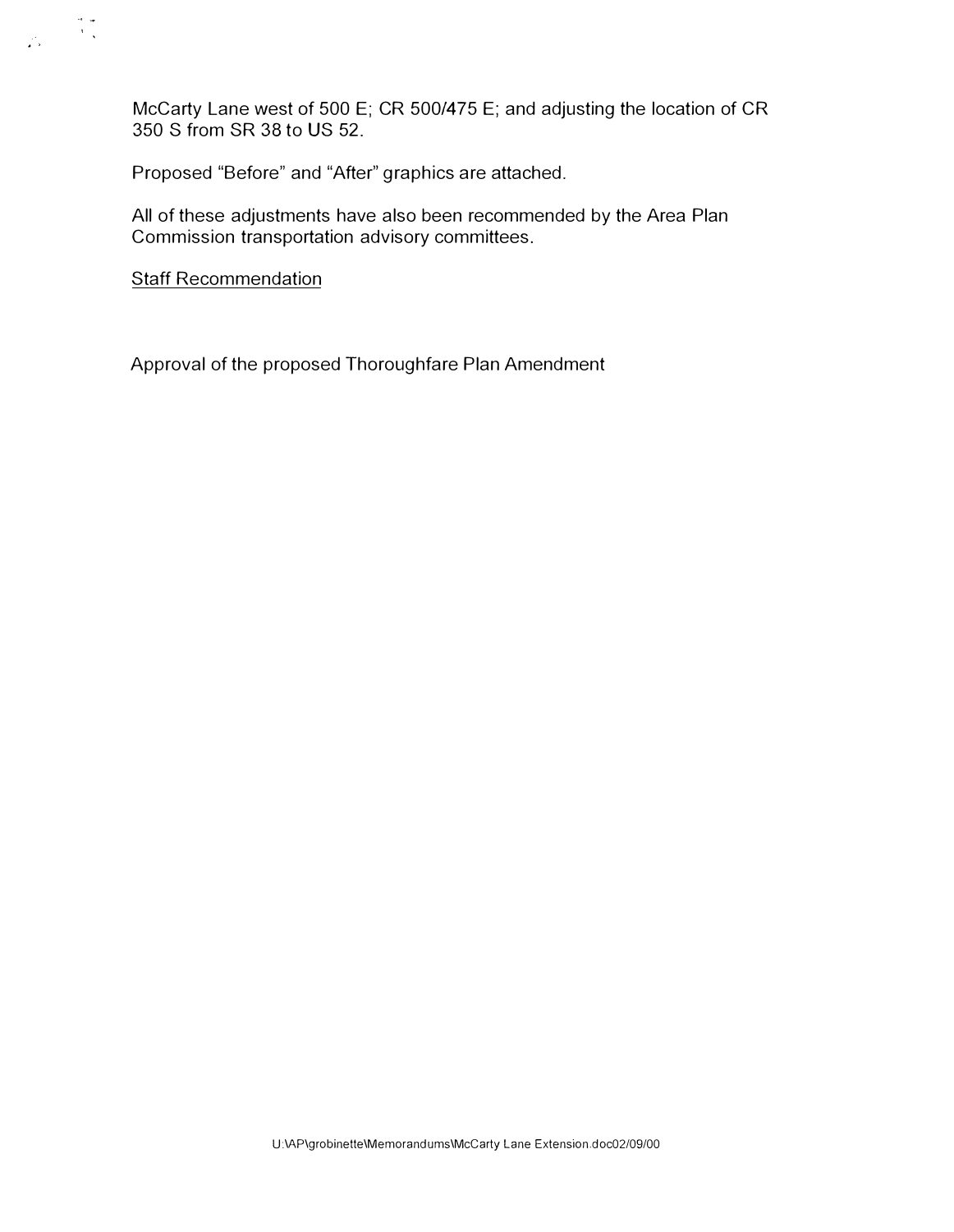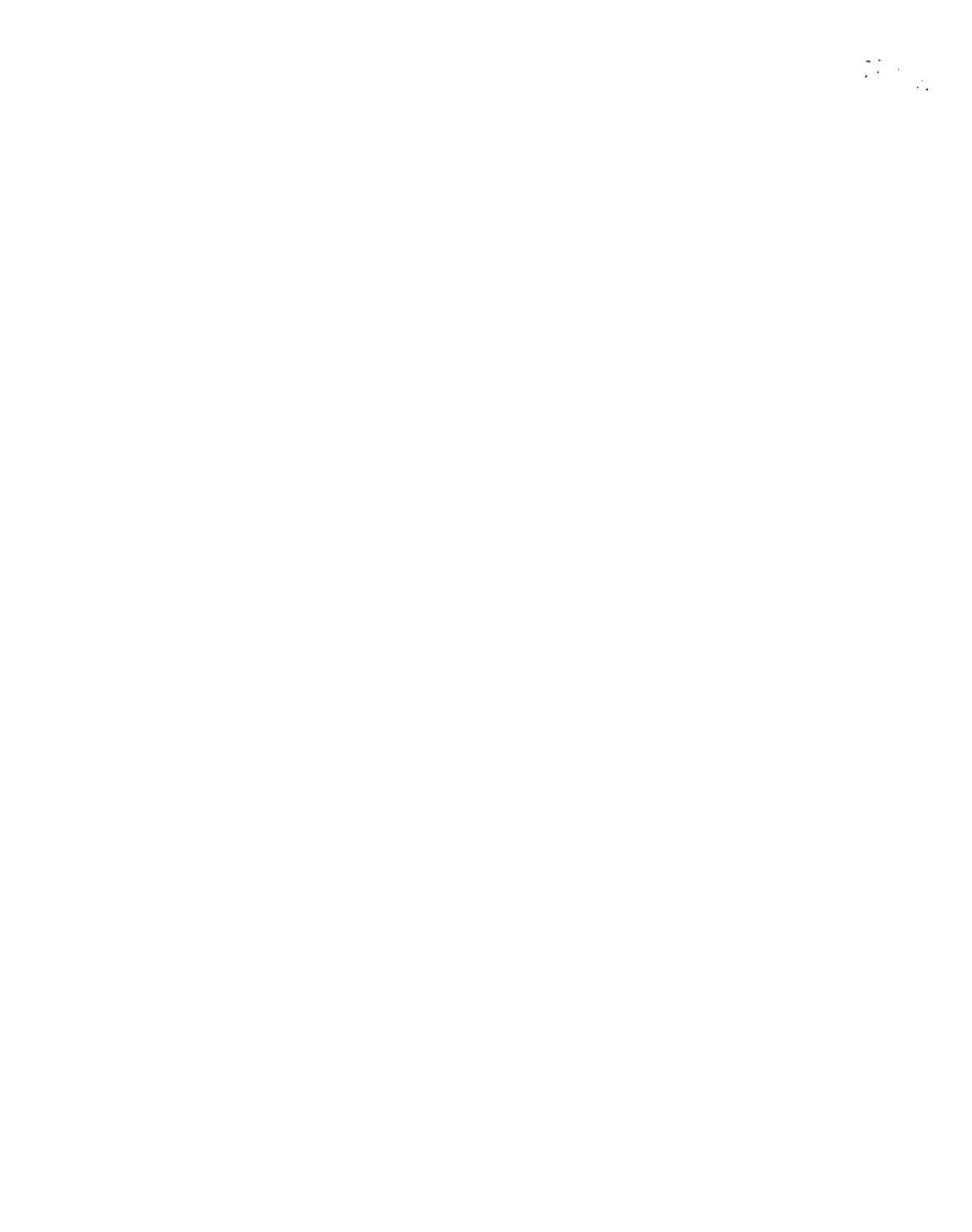# **Thoroughfare Plan Rural Area Before Amendment**

 $\begin{array}{c} \mathbf{z}_1 \\ \mathbf{z}_2 \\ \mathbf{z}_3 \end{array}$ 

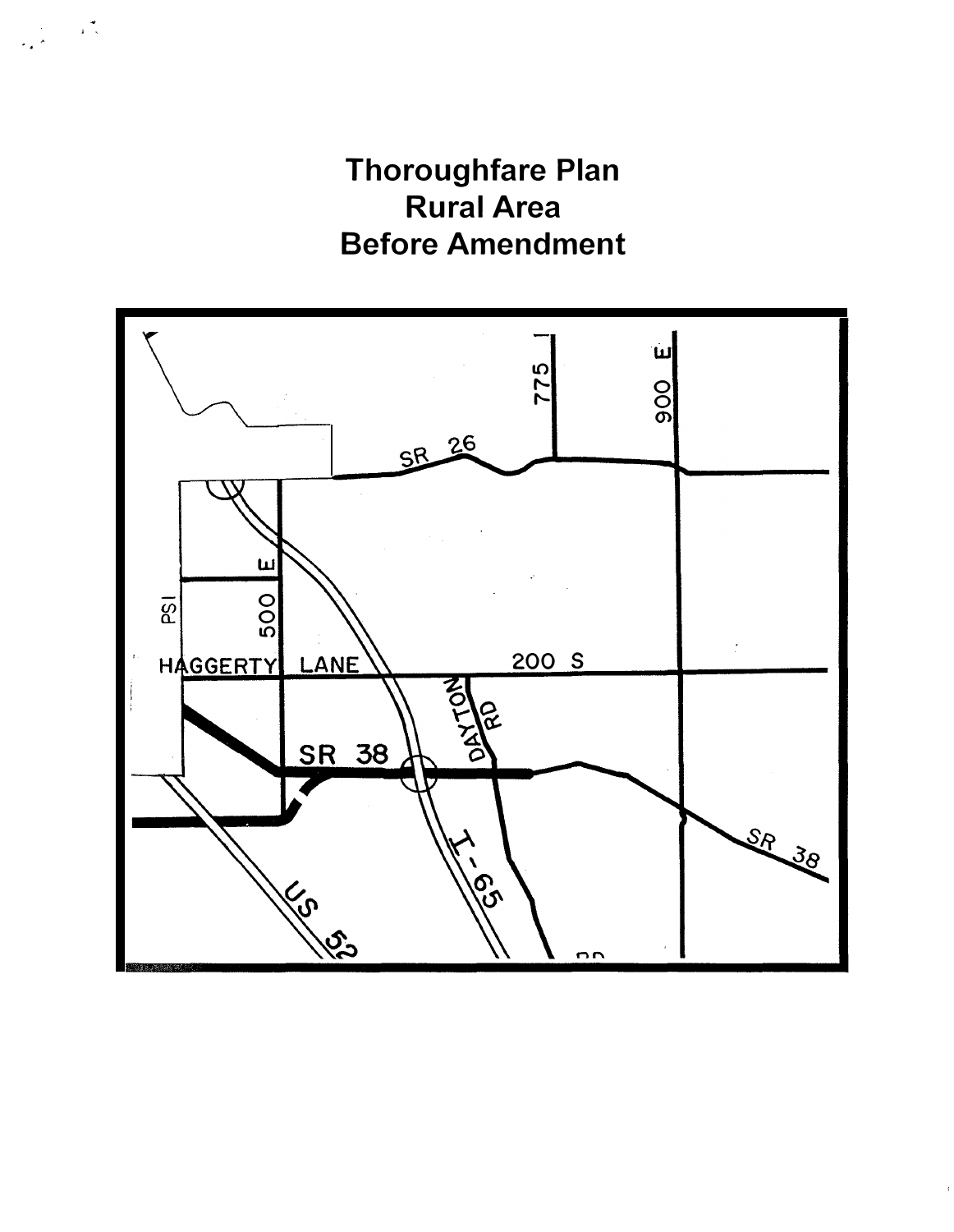# **Thoroughfare Plan Rural Area After Amendment**

(McCarty Lane Extension) January 2000

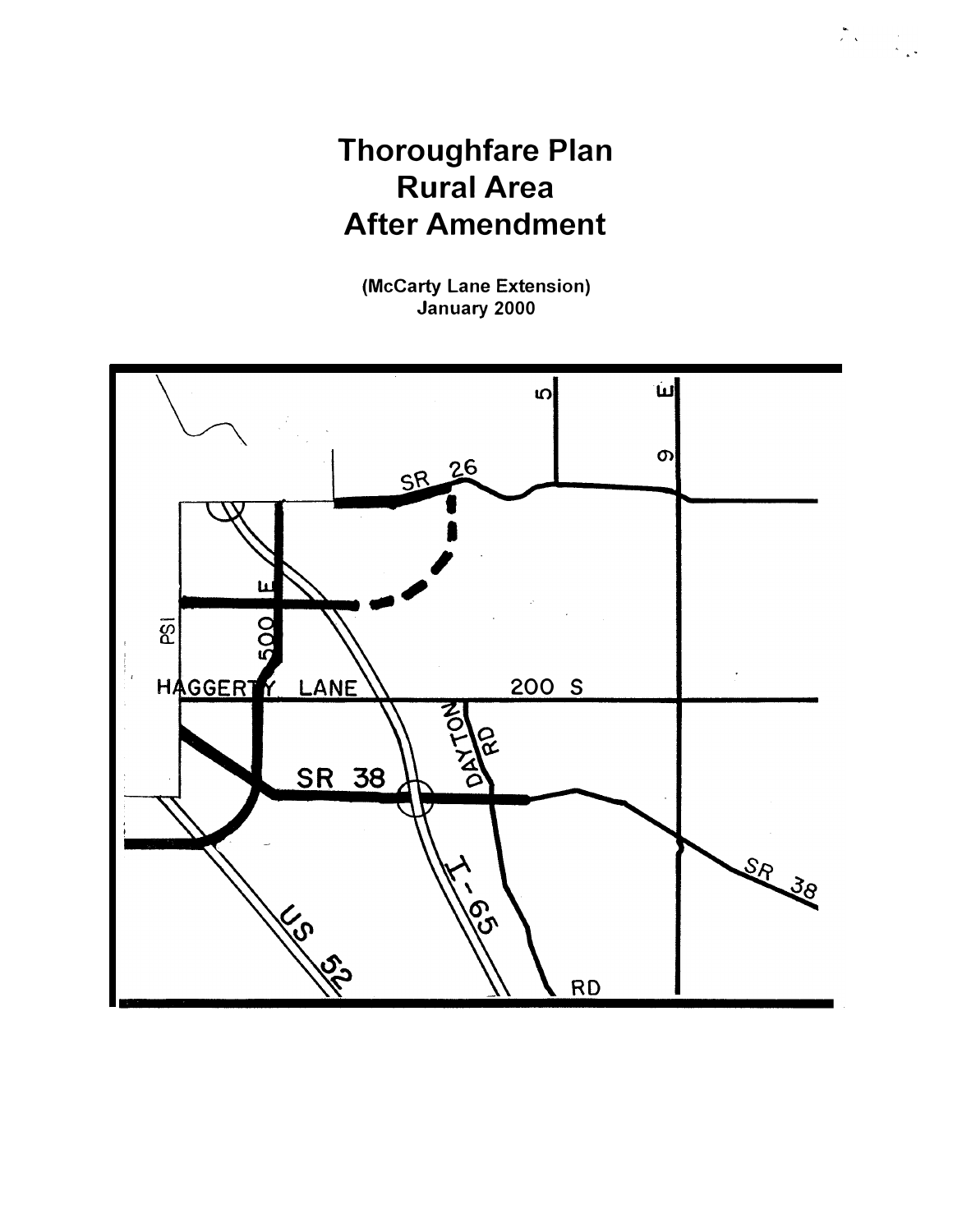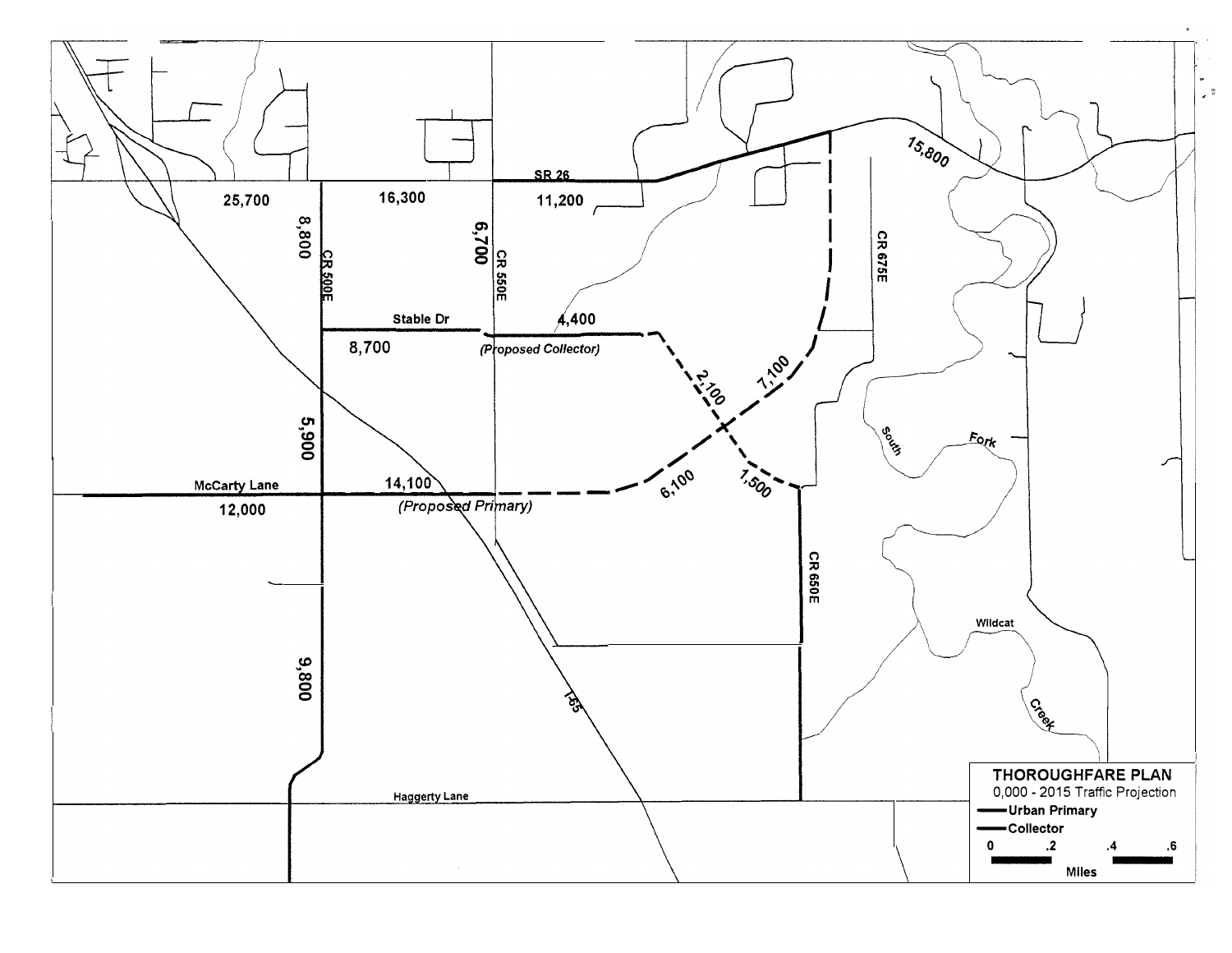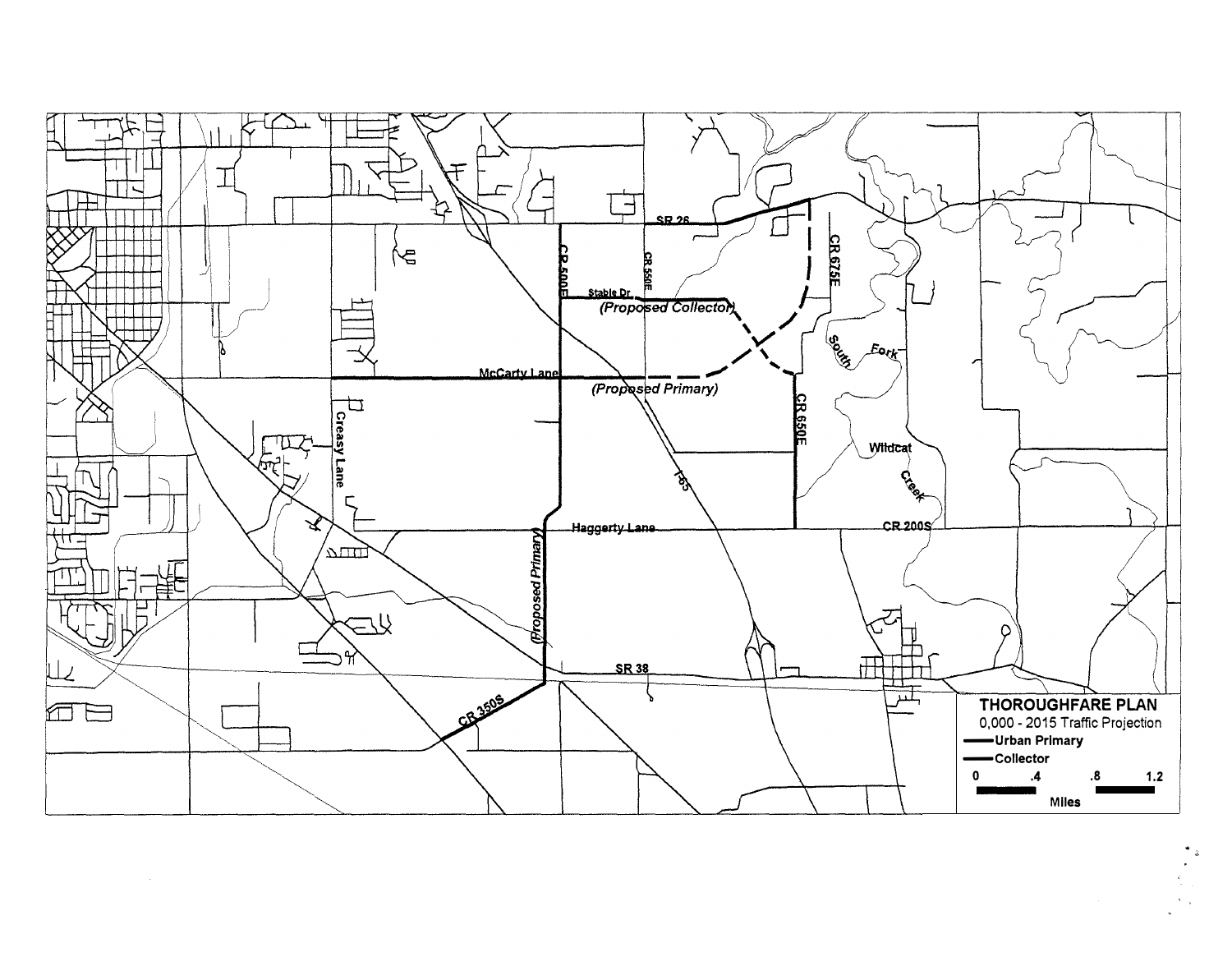## AMENDMENTS TO THE SUBDIVISION ORDINANCE NEW COLLECTORS July 2001

| Amendment<br><b>Date</b> | <b>New Classification</b>              | Road                                               | Location                                                          |
|--------------------------|----------------------------------------|----------------------------------------------------|-------------------------------------------------------------------|
| July 18, 1984            | <b>Rural Residential Collector</b>     | <b>Eisenhower Road</b>                             | Between CR 400E & CR 200N                                         |
| February 17, 1988        | Urban Non-residential Collector        | <b>Progress Drive</b>                              | From SR 26 Extended South to<br><b>Future Subdivision Streets</b> |
| <b>July 18, 1990</b>     | <b>Urban Residential Collector</b>     | <b>CR 50E</b>                                      | Beck Lane to CR 350S                                              |
| <b>February 21, 1996</b> | <b>Non-Residential Collector</b>       | <b>Park East Boulevard</b><br>Extended             | SR 26 to SR 38                                                    |
| <b>February 21, 1996</b> | <b>Non-Residential Collector</b>       | Connector                                          | <b>Park East Boulevard Extended</b><br>to Progress Drive          |
| <b>February 21, 1996</b> | <b>Non-Residential Collector</b>       | <b>East/West Connector</b>                         | <b>Creasy Lane to Park East</b><br><b>Boulevard Extended</b>      |
| December 16, 1998        | <b>Urban Non-Residential Collector</b> | <b>Tapawingo Drive North</b>                       | SR 26 to SR 43<br>(State Street to North River Road)              |
| <b>January 19, 2000</b>  | <b>Urban Residential Collector</b>     | <b>Stable Drive and</b><br><b>Future Extension</b> | CR 500E to CR 650E                                                |
| <b>January 19, 2000</b>  | <b>Rural Non-Residential Collector</b> | <b>CR 650E</b>                                     | <b>Stable Drive Future Extension</b><br>to Haggerty Lane          |

 $\langle \ \rangle$